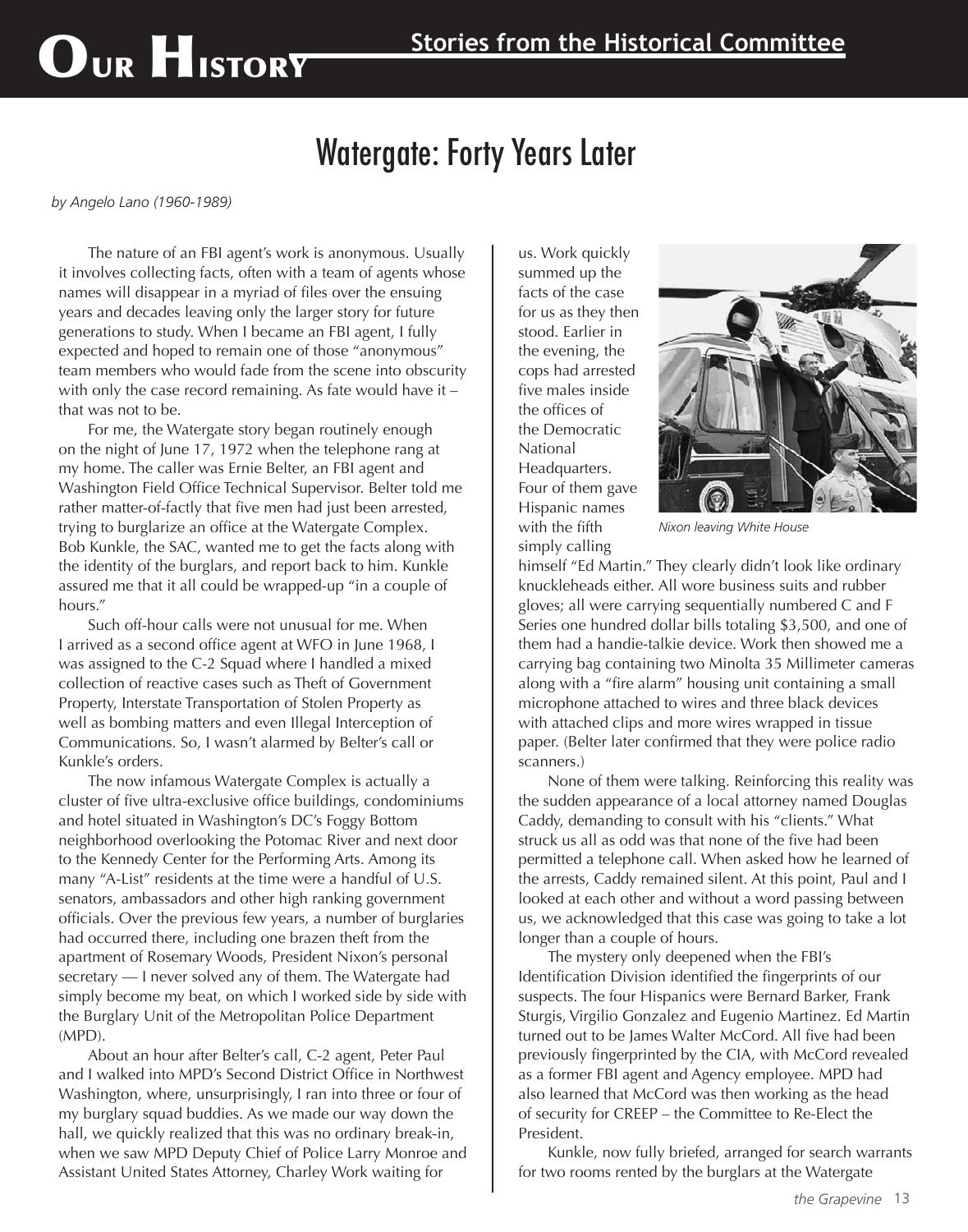Hotel. The search uncovered additional sequentially numbered "C" and "F" series one hundred dollar bills, two telephone address books, one belonging to Barker, another to someone named "Howard Hunt" and an envelope addressed to a local country club bearing Hunt's name and address.

Over the next several hours, our investigation really started ramping up with Kunkle calling up additional agents to begin file reviews and interviews. Our records soon revealed Hunt as a former CIA employee. A White House "Special Inquiry" investigation showed his current employment as some kind of consultant to the White House. A call to a White House official, Alexander Butterfield, revealed that Hunt's boss was Charles Colson, an aide to President Nixon. While Peter Paul and Don Stuckey scoured Washington for Hunt, other agents began making late night calls to Langley to determine the current relationship of the five men with CIA. Secret Service agents were now awake, tracing the one hundred dollar bills while Miami agents started beating the bushes for information on the four Cubans and their links with the CIA and Hunt. In the midst of all of this, I briefed Henry Peterson, then serving as Deputy Attorney General, who ordered me to call him again at noon on Sunday so he could brief the Attorney General. As for Kunkle, he briefed Mark Felt, then substituting for the newly appointed Acting-Director, L. Patrick Gray, who was traveling in California.

By Monday, June 19 our investigation had taken us to the Howard Johnson Hotel, across New Hampshire Avenue from the Watergate when the hotel manager recognized McCord's photo from the newspaper. McCord had rented two rooms at the hotel in May, where he had made a number of long-distance calls including some to a Connecticut number listed to Mrs. A. Baldwin. She turned out to be the mother of Alfred Baldwin, a former FBI agent and a CREEP Security Officer. (Later that week Baldwin's attorney refused to make him available for interviews until he had spoken with the prosecutors.)

The next day, Miami reported that the Federal Reserve Bank in Atlanta had shipped the sequential Series C hundred dollar bills to Republic National Bank where Bernard Barker had an account. Records there showed large April 1972 deposits into Barker's account made up of four checks totaling \$80,000 drawn on a Mexico City bank and a fifth check for \$25,000 from a Miami bank. Barker then

withdrew the funds receiving newly minted sequential one hundred dollar bills. (Series F bills had been shipped to Philadelphia's Girard Bank where the trail went cold.)

With thirty-six hours of investigation now behind us, Bob Kunkle asked me candidly who I thought was behind the burglary. I must admit that at that point I believed that it was a botched CIA operation. My feelings were based on the rogues gallery of players then in custody. It didn't take a Sherlock Holmes *Watergate Complex*

to recognize that this crew was not a collection of ordinary thieves looking for cash and items that could be quickly pawned. They were the real deal. Then there were their links to the Agency, their sophistication and technical preparation, the large sums of money involved and the nagging silence on the matter from the CIA.

Five days after my late evening call from Belter, I found myself at the White House interviewing Charles Colson in the presence of Counselor to the President, John Dean. After blithely denying any knowledge of a break-in, Colson acknowledged that Hunt had an office in the Executive Office Building; a statement that surprised Dean. In response to Dean's question about our interest in Hunt's office, I explained that a federal grand jury subpoena had been issued for Hunt, who was still missing. I suggested that the contents of Hunt's office could be useful in leading us to him, and any calls placed from his telephone could advance the FBI's investigation as well. Dean agreed to offer any and all assistance.

Dean was lying. On June 26<sup>th</sup> the basic rules of evidence exposed him when two C-2 agents, Dan Mahan and Mike King, took custody from Dean of two boxes of evidence taken from Hunt's office. (In one box, we found a 25 caliber pistol and a wig.) Later when Mahan and King returned to the White House to conduct a chain of custody investigation, they learned that Dean had ordered his deputy, Fred Fielding, to collect any and all material from Hunt's office on June 19 — three days before our interview of Colson.

While we were at the White House pressing Colson, Kunkle was briefing Gray and Felt at FBI Headquarters, just a few blocks down Pennsylvania Avenue. The main suspicion was that the CIA was behind the operation. At the same time, however, the wily Kunkle warned that it was fairly common knowledge that an informal unit based at the White House known as the "Plumbers" had been created to investigate leaks of information.

Over the ensuing weeks as the investigation gained increasing steam, more and more memorable figures linked to the White House and CREEP began to emerge. The names included Jeb Magruder, Hugh Sloan, Dwight Chapin, Donald Segretti, Maurice Stans, CREEP's finance director, together with former Attorney General John Mitchell who had left his Department of Justice job to run President Nixon's reelection campaign and, of course, the infamous G. Gordon Liddy.